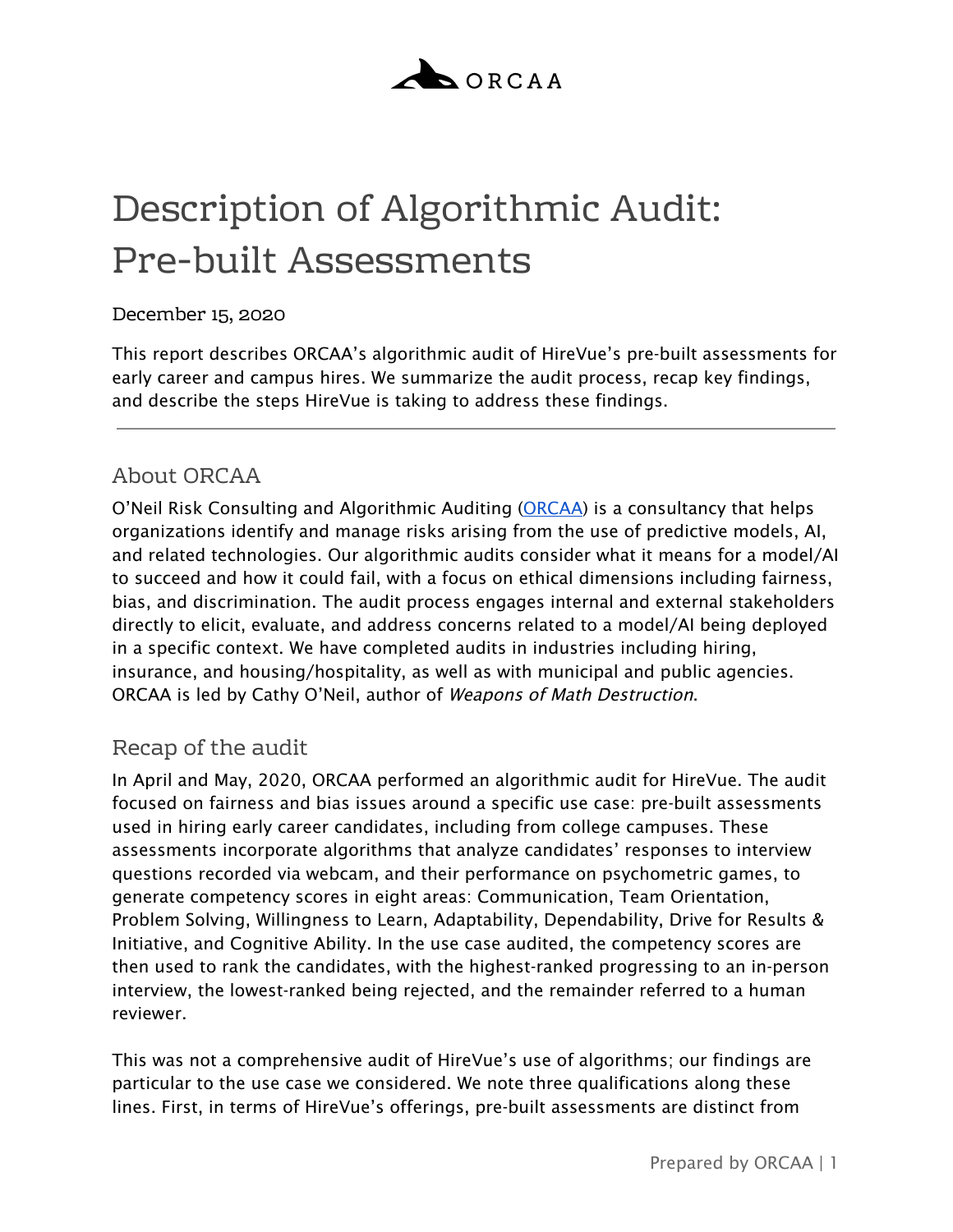custom assessments, which are designed around job-related outcomes specified by the client, e.g., sales levels, tenure, or performance review scores. Instead of scoring generic competency areas like Adaptability, a custom assessment might predict what a candidate's job performance would be, were that candidate hired. This audit did not cover custom assessments. Second, the use case we audited is not necessarily common or representative of HireVue's business overall. ORCAA encouraged HireVue to choose a "challenging" use case for the audit – one that would prompt hard fairness questions – since we have found working through complex examples produces more valuable lessons. Finally, the audit considered validity as it relates to fairness and bias concerns. Specifically we investigated whether the competency score models used in pre-built assessments accurately predict the competency scores candidates would have been given by trained human reviewers, or would have achieved in psychometric tests, while upholding fair hiring standards (they do).

#### Process

The algorithmic audit can be seen as an extended conversation that ORCAA helped to facilitate and document. The conversation comprised four steps:

- 1. **Preparation** // Defining the use case and reviewing background documentation provided by HireVue.
- 2. Stakeholder discussions // Interviewing stakeholders of the algorithm to elicit their concerns. Essentially this means asking, "How could this fail, and what would that mean for you?" Stakeholders included teams within HireVue (e.g., data science, I/O Psychology, legal, product) and external stakeholders (Integrate Advisors, representing neuro-atypical candidates; Jopwell and re:work, representing minority candidates; a HireVue client, representing the customer perspective; an AI fairness researcher).
- 3. The Ethical Matrix // Mapping stakeholders and their concerns onto a grid<sup>1</sup>, which ORCAA and HireVue discussed to prioritize the most pressing concerns. The key question was, "Which concerns, if realized, would be an existential threat to the algorithm working, or a 'dealbreaker' for some stakeholder?"
- 4. Planning remediation steps // Coming up with ways to investigate, validate, and address the priority concerns identified. ORCAA met with domain experts at HireVue about internal processes and reviewed documentation on their processes for preparation, validation, and testing of their algorithms. The result of this phase was a set of task lists, each corresponding to a priority concern, that name the specific steps HireVue plans to take.

Results of the Audit: Areas of concern and remediation steps The main findings of the audit were:

<sup>&</sup>lt;sup>1</sup> The Ethical Matrix and overall audit process are described in more detail in "The Ethical Matrix Process," available upon request.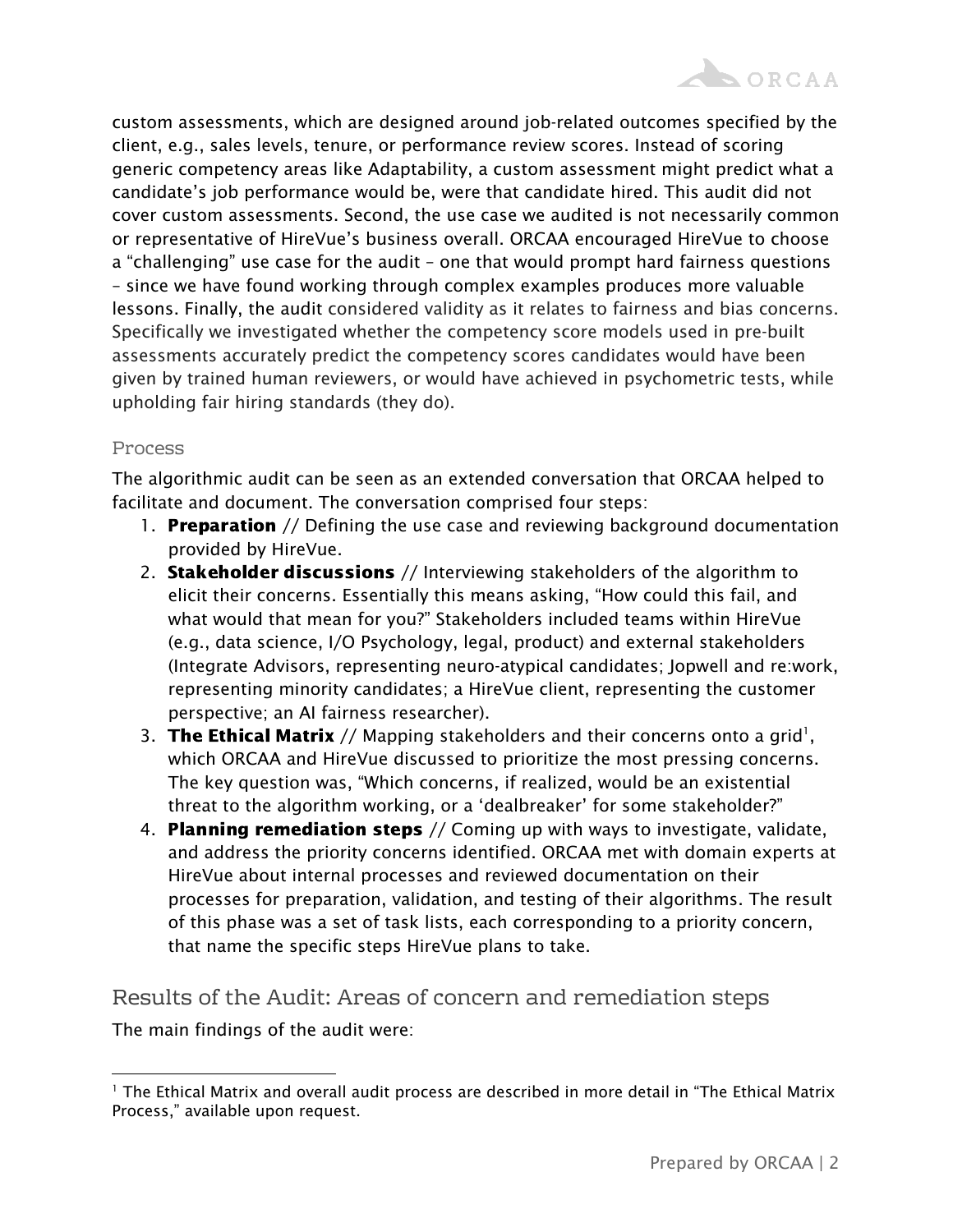- The assessments work as advertised with regard to fairness and bias issues; ORCAA did not find any operational risks with respect to clients using them.
- Score gaps between demographic groups is a key fairness risk. Through deliberate feature selection and engineering as well as bias mitigation, HireVue ensures that every assessment complies with the major legal fair-hiring standard with regard to race, ethnicity, gender, and age. Other protected characteristics (e.g. religion, disability) are considered when possible, which varies depending on customer data availability.
- Making assessments work for everybody no matter their level of career experience, disability status, tech-savviness, etc. – is an ongoing project with important fairness implications. Relatedly, those who opt out of HireVue assessments could represent a fairness concern.
- Some candidates don't understand what the assessment is "looking for" or exactly how it fits in the hiring process. These may be generic (vs. HireVue-specific) job-seeking concerns; nonetheless, providing more information could help these candidates.

Below we describe the key areas of potential concern stakeholders raised and the steps HireVue has identified to address them.

## Concern + Remediation Steps: Bias in model scores

Stakeholders indicated that it would be a major fairness risk if the competency scores given by the algorithm had systematic differences across demographic groups. This would also be a legal risk if there were score gaps by gender, age, race, or ethnicity, four legally protected classes that are often the focus of fair hiring cases. The key standard here is the EEOC's Uniform Guidelines on Employee Selection Procedures, which define adverse impact in this context as "employment practices that appear neutral but have a discriminatory or negative effect on a protected group." It occurs when a selection, hiring, or promotion decision results in substantial differences or unequal outcomes for a protected class or group. The "⅘ rule" is used as a practical test for adverse impact: it says that a group experienced an adverse impact if the selection rate for that group was less than ⅘ that of the group with the highest selection rate. Other legally protected classes such as disability status, religion, and national origin were also mentioned in this vein. Since data on these other classes are often not collected during job application processes, and therefore are not available to HireVue, and are also not easily inferred, the action items around them are more exploratory.

HireVue addresses this issue mainly through the model development and QA process – in particular, reviewing the scores given by the statistical models and changing the models as necessary. Before the audit, HireVue already had such measures in place to ensure assessments are consistent with EEOC's Uniform Guidelines with regard to gender, age, race, and ethnicity groups. They plan to build on this with research into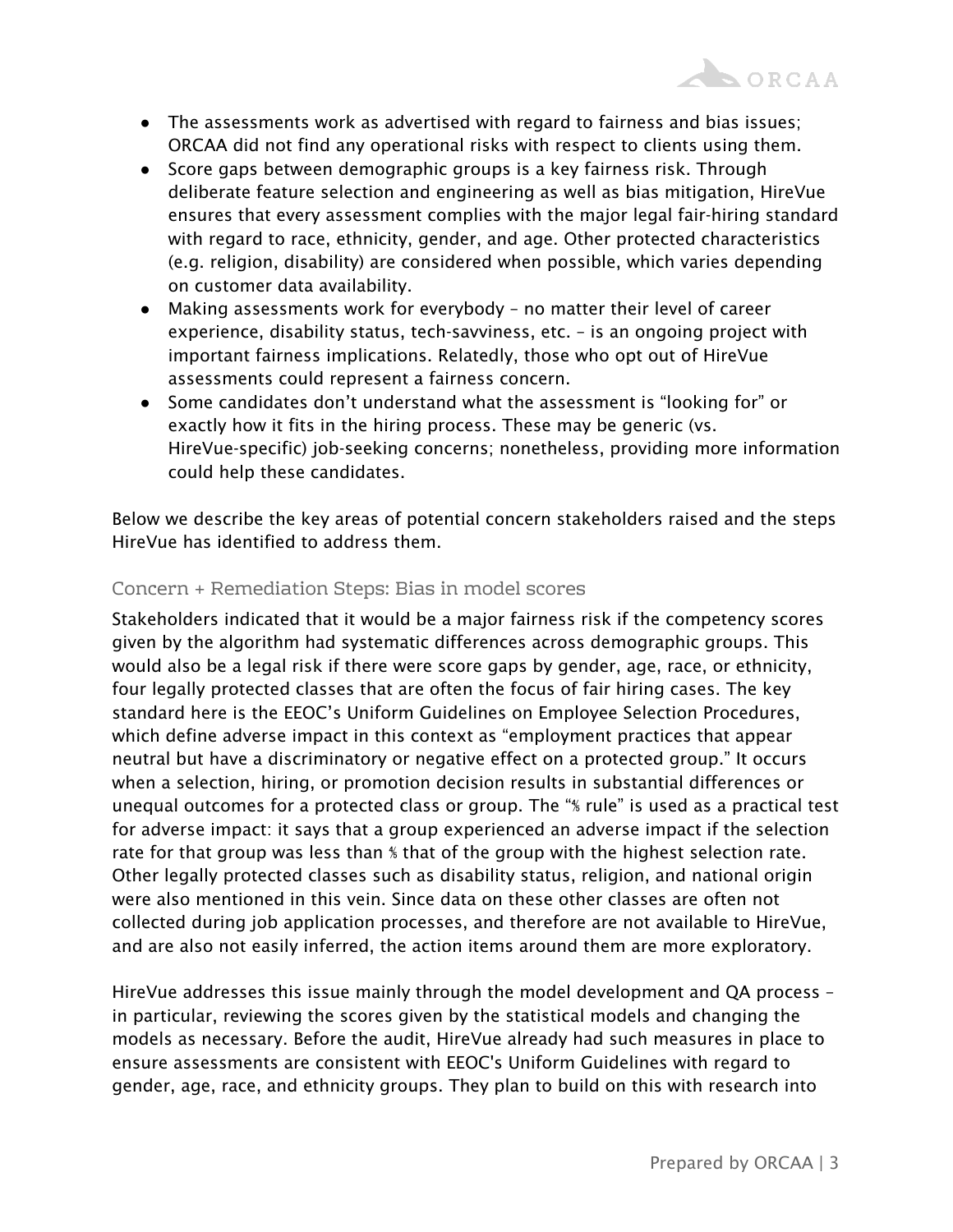

the relationship between accents and competency scores assessed by video (accent does not play a role in competencies assessed by psychometric games).

| <b>Step</b>                                                                             | <b>Explanation</b>                                                                                                                                                                                                                                                                                                                                                                                                                                                                                                                                                                                                                                                                                                                                                                                                                                                                                                                                                                                                                                                                                                                                                                                                                                                                                                                                                                                                                                                                                                                            | <b>Status</b>                |
|-----------------------------------------------------------------------------------------|-----------------------------------------------------------------------------------------------------------------------------------------------------------------------------------------------------------------------------------------------------------------------------------------------------------------------------------------------------------------------------------------------------------------------------------------------------------------------------------------------------------------------------------------------------------------------------------------------------------------------------------------------------------------------------------------------------------------------------------------------------------------------------------------------------------------------------------------------------------------------------------------------------------------------------------------------------------------------------------------------------------------------------------------------------------------------------------------------------------------------------------------------------------------------------------------------------------------------------------------------------------------------------------------------------------------------------------------------------------------------------------------------------------------------------------------------------------------------------------------------------------------------------------------------|------------------------------|
| <b>Testing for</b><br>adverse<br><i>impact and</i><br>group<br>differences<br>in scores | Competency scores are reviewed before and during deployment of each<br>model to ensure that the assessment satisfies standards set forth in the EEOC<br>Uniform Guidelines and I/O professional testing standards with regard to<br>gender, age, race, and ethnicity. This includes ensuring that there is not<br>significant evidence of adverse impact on any particular group in which<br>candidates are disqualified vs. allowed to proceed to the next step in the<br>hiring process. Two kinds of evidence are considered: (1) measures of<br>practical significance <sup>2</sup> , which speak to the magnitude of the difference<br>between groups; and (2) measures of statistical significance <sup>3</sup> , which speak to<br>the likelihood that the difference between groups is due to random chance. If<br>an assessment finds evidence of both practically and statistically significant<br>adverse impact, HireVue will not release it. If results are inconclusive or<br>partial evidence is found, HireVue will recommend that the assessment not<br>be used to disqualify candidates, and will work to monitor, mitigate, or<br>gather more data. When choosing between models that do not indicate<br>adverse impact, other metrics are considered such as Cohen's D (differences<br>across groups in mean scores should be small) and "Ranking AI", a novel<br>metric that summarizes whether the model tends to rank members of any<br>particular demographic group above others in a significant way (it shouldn't). | Already<br>done<br>pre-audit |
| Removing<br>proxies                                                                     | Each variable in a predictive model is tested for its correlation with race,<br>gender, and age. Any variables that are highly correlated and are not very<br>predictive of the job-related outcome are left out of the model.                                                                                                                                                                                                                                                                                                                                                                                                                                                                                                                                                                                                                                                                                                                                                                                                                                                                                                                                                                                                                                                                                                                                                                                                                                                                                                                | Already<br>done<br>pre-audit |
| <b>Balanced</b><br>training<br>data                                                     | Training data for competency models are intentionally sampled to make sure<br>groups have good representation in terms of age, race, gender, country of<br>residence, and job role type.                                                                                                                                                                                                                                                                                                                                                                                                                                                                                                                                                                                                                                                                                                                                                                                                                                                                                                                                                                                                                                                                                                                                                                                                                                                                                                                                                      | Already<br>done<br>pre-audit |
| Study of<br>accents                                                                     | HireVue is reviewing its own data to assess whether there are score<br>differences according to accent. They have already compared native English<br>speakers vs non-native speakers; they have not yet looked at regional accents<br>among English speakers.                                                                                                                                                                                                                                                                                                                                                                                                                                                                                                                                                                                                                                                                                                                                                                                                                                                                                                                                                                                                                                                                                                                                                                                                                                                                                 | In progress                  |
|                                                                                         | Working with a transcription vendor to understand how accents in spoken<br>video clips might influence competency scores.                                                                                                                                                                                                                                                                                                                                                                                                                                                                                                                                                                                                                                                                                                                                                                                                                                                                                                                                                                                                                                                                                                                                                                                                                                                                                                                                                                                                                     | In progress                  |
| Explaining<br>bias testing<br>$+$ fixes                                                 | HireVue is currently writing a paper for submission to an I/O Psychology<br>journal that describes their adverse impact remediation process.                                                                                                                                                                                                                                                                                                                                                                                                                                                                                                                                                                                                                                                                                                                                                                                                                                                                                                                                                                                                                                                                                                                                                                                                                                                                                                                                                                                                  | In progress                  |

 $2$  The primary measure used is the Adverse Impact Ratio (AIR), defined as the ratio of passing rates between the lowest- and highest-performing groups within a given protected class. For instance, for gender, if 75% of men pass and 70% of women pass, then AIR=0.70/0.75=0.93. If AIR is above 0.8 with a robust sample (50+ individuals in each group and 400+ overall), then there is no evidence of practically significant adverse impact. If AIR is below 0.8 with a small sample, or slightly/imprecisely below 0.8 with reassuring evidence from other metrics (Odds Ratio 0.7-1.4 and Cohen's h<|0.2|), then there is inconclusive evidence of practically significant adverse impact. Otherwise there is evidence of practically significant adverse impact.

 $3$  The measure used here is a [z-test](https://www.statisticshowto.com/z-test/) for difference in proportions, where the proportions are passing rates of the lowest- and highest-performing groups within a protected class. HireVue uses a significance level of 5% in these tests.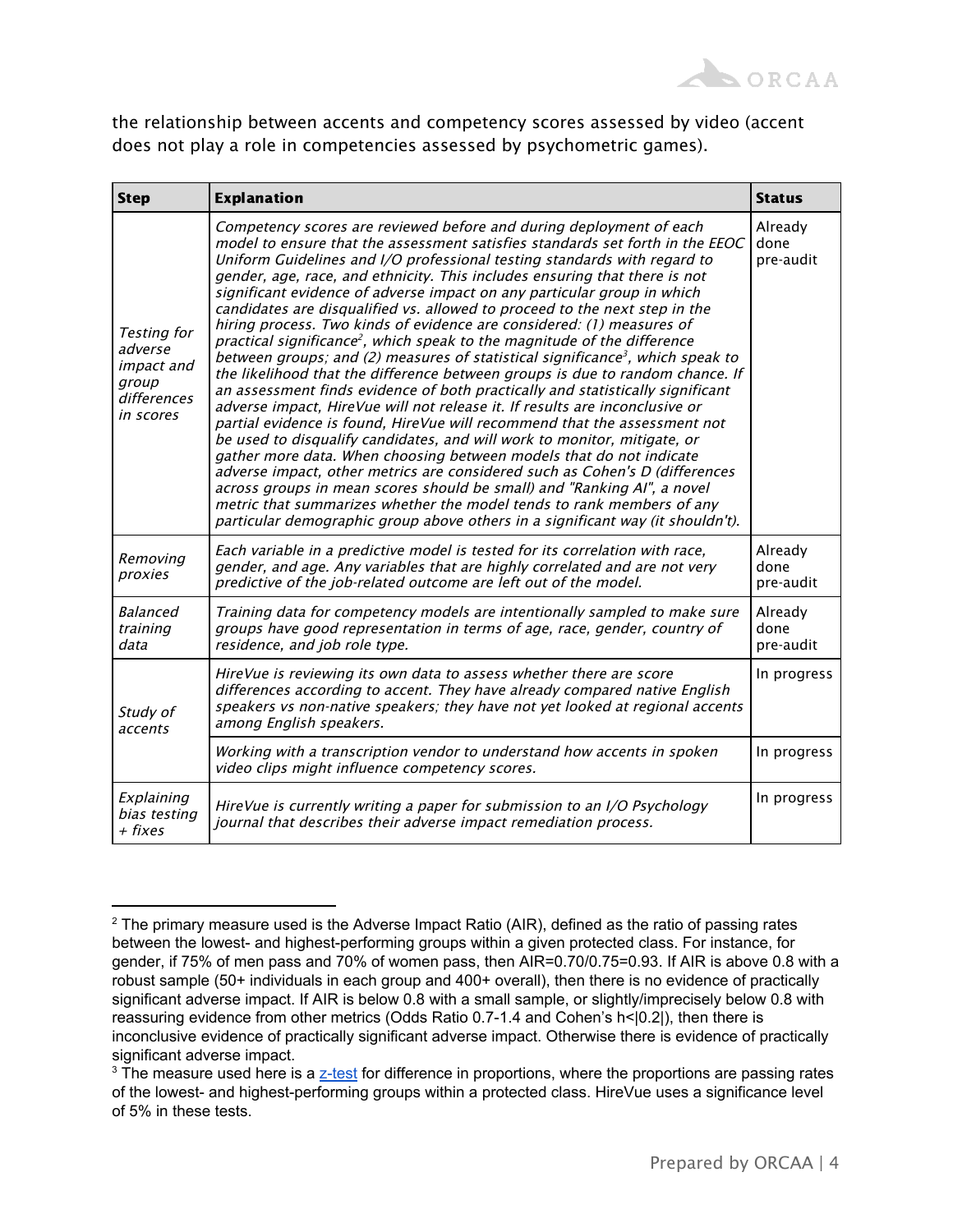

#### Concern + Remediation Steps: Ensuring assessments work for all job seekers

Stakeholders worried that some people could be disadvantaged by the content or format of a pre-built assessment. For instance, less tech-savvy candidates might struggle with the app-style games, or candidates with speech disorders might find video recording disconcerting. Such a disadvantage could result in score gaps (as just discussed) but not necessarily; concerns in this area focused on differences in how candidates experience the assessment, and whether their applications could be scored at all. Broadly, these concerns have to do with accessibility.

Related to this area of concern is a technique called "thresholding" – pre-screening candidates' responses to video interview questions to confirm they contain enough content to generate meaningful competency scores via algorithm. If not (e.g., if the candidate's voice is inaudible, or if the clip is very short) the application will be "thresholded" and set aside to be scored by a human reviewer instead. HireVue introduced thresholding previously to address the concern that some groups could be disadvantaged by algorithmic scoring of low-content answers. About 5% of all videos get thresholded; analysis prompted by the audit found there were differences across ethnicities in the rate of thresholding, which was addressed as described in "Dealing with short answers" below.

| <b>Step</b>                                | <b>Explanation</b>                                                                                                                                                                                                                                                                                                                                                                                                                                                                                                                                                           | <b>Status</b>                                                                |
|--------------------------------------------|------------------------------------------------------------------------------------------------------------------------------------------------------------------------------------------------------------------------------------------------------------------------------------------------------------------------------------------------------------------------------------------------------------------------------------------------------------------------------------------------------------------------------------------------------------------------------|------------------------------------------------------------------------------|
| Phasing out<br>visual<br>model<br>features | Historically some models include features derived from visual data, e.g. the<br>way a candidate's face moves could contribute to their score. There were<br>concerns this might make candidates uncomfortable in general; and that<br>candidates with head or face coverings would be disproportionately flagged<br>for human review, and it is unclear whether that would help or hurt their<br>chances. These features are no longer being built into new models, and are<br>being removed from existing models on a rolling basis as models come up<br>for annual review. | Began<br>hefore<br>audit:<br>phase-out<br>via annual<br>review is<br>ongoing |
| Dealing with<br>short<br>answers           | HireVue discovered a key driver of group differences in thresholding rates<br>was very short answers (e.g. "I don't know.") Such answers were given<br>disproportionately by minority candidates, and they were being thresholded<br>(flagged for human review) instead of scored. After confirming that short<br>answers were adequately represented in the training data to support accurate<br>scoring, now these are being scored via algorithm, which has closed the gap<br>in thresholding rates.                                                                      | Done since<br>audit                                                          |
|                                            | HireVue is considering introducing dynamic follow-up questions (e.g., "Could<br>you say more?") in the event of short answers.                                                                                                                                                                                                                                                                                                                                                                                                                                               | Planned                                                                      |
| Advocacy<br>group<br>partner-<br>ships     | HireVue works with advocacy groups for candidates of color and<br>neuro-atypical candidates, gathering their input and feedback to improve the<br>accessibility of assessments.                                                                                                                                                                                                                                                                                                                                                                                              | Done<br>pre-audit;<br>ongoing                                                |
|                                            | Specifically, Integrate Advisors reviewed video interview questions, flagging<br>words or phrases that might be misunderstood or pose other problems for                                                                                                                                                                                                                                                                                                                                                                                                                     | Done<br>pre-audit                                                            |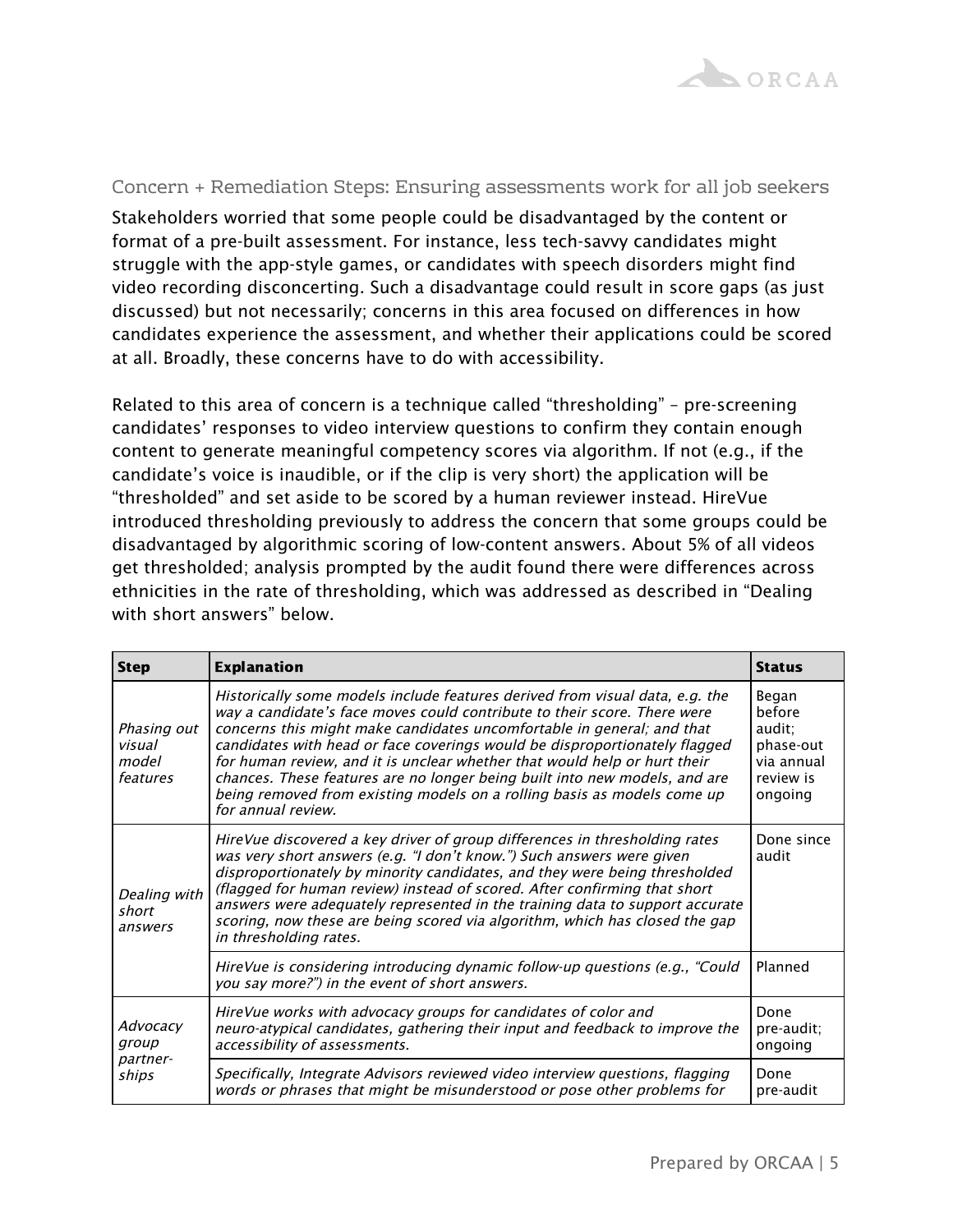

|                                           | neuro-atypical candidates. These questions could then be reworded.                                                                                                                                                                                                                                                 |                     |
|-------------------------------------------|--------------------------------------------------------------------------------------------------------------------------------------------------------------------------------------------------------------------------------------------------------------------------------------------------------------------|---------------------|
| <i>Improving</i><br>synonym<br>robustness | HireVue is upgrading the linguistic components of its models so scores are<br>less sensitive to (arbitrarily) specific words. This is a complex issue, since<br>some words are very important. For instance, perhaps saying 'soda' vs 'pop'<br>should not affect scores, but saying 'client' vs 'customer' should. | Done since<br>audit |

## Concern + Remediation Steps: Candidates opting out

Stakeholders had concerns about candidates that can't or don't want to take a HireVue assessment. Do these candidates disproportionately come from certain demographic groups? What alternative(s) are they offered if they still want to apply for the job? These questions are relevant to the fairness of the hiring process even if HireVue's assessment is completely equitable to all candidates who take it.

| <b>Step</b>                           | <b>Explanation</b>                                                                                                                                                                                                                                                                                                                                                                               | <b>Status</b> |
|---------------------------------------|--------------------------------------------------------------------------------------------------------------------------------------------------------------------------------------------------------------------------------------------------------------------------------------------------------------------------------------------------------------------------------------------------|---------------|
| Improved<br>signposting               | Candidates will be told in advance exactly what capabilities they need to<br>complete the assessment activities (e.g. "To complete this game, you will<br>need to tap moving objects on your touchscreen.")                                                                                                                                                                                      | In progress   |
|                                       | HireVue revised the instructions candidates are given to set up their<br>assessment. Now candidates are explicitly encouraged to contact the hirer's<br>Diversity & Inclusion team to discuss their options before starting the<br>assessment. That team can decide and coordinate accommodations as they<br>deem appropriate.                                                                   | Planned       |
| Analysis<br>and<br>encourage-<br>ment | By studying its historical data, HireVue found suggestive evidence that some<br>groups of candidates are more likely to abandon an assessment after<br>starting. (Note that other groups might be more likely to dropout before<br>starting; HireVue's data cannot say.) Next they plan to test in-product<br>encouragement to keep candidates engaged and get them to finish the<br>assessment. | In progress   |
| Direct<br>survey                      | To further explore differential attrition, HireVue will conduct an original<br>survey of job-seekers to see whether there are group differences in<br>willingness to complete virtual assessments as part of the hiring process.                                                                                                                                                                 | Planned       |

### Concern + Remediation Steps: Setting candidates up for success

The key questions here were: Do candidates understand how they are being assessed and how to be successful? Are they given enough information to decide whether they can and want to do the assessment? Beyond its current practice, described just below, the following table summarizes additional steps HireVue is taking to address these questions.

Currently, candidates starting an assessment are shown a short video explaining how it works and what to expect. They are also offered a practice question before starting the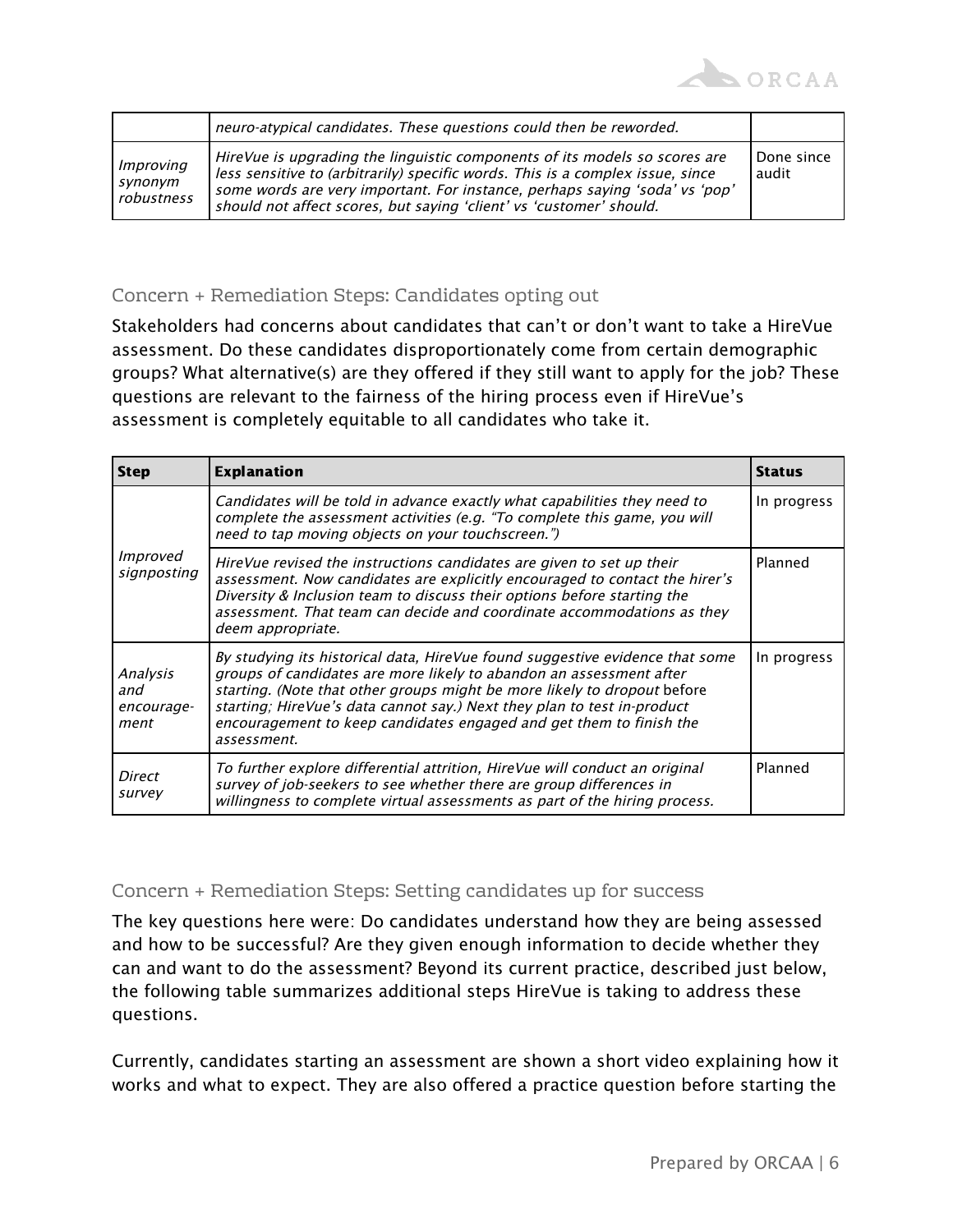

video interview portion to get comfortable with the format. This lets them record themselves answering a mock interview question with a time limit. The candidate can then review the video but it is never seen by anyone else. In addition to these in-product features HireVue has published on its website and blog $^4$  fairly detailed accounts of how its assessments work, and its guiding AI Ethical Principles $5$ .

| <b>Step</b>                    | <b>Explanation</b>                                                                                                                                                                                                                                                                                                                                                                                       | <b>Status</b>                   |
|--------------------------------|----------------------------------------------------------------------------------------------------------------------------------------------------------------------------------------------------------------------------------------------------------------------------------------------------------------------------------------------------------------------------------------------------------|---------------------------------|
| Clearer<br><i>instructions</i> | Before the games portion of the assessment candidates are now shown a<br>video demonstrating gameplay. New in-product messaging explains What's<br>Next in the interview so candidates better understand the experience and<br>know whether or not they are being evaluated by an algorithm                                                                                                              | Completed<br>since the<br>audit |
| College<br>partner-<br>ships   | A new partnership with college career centers will give students free access<br>to a practice assessment, including video interview questions and a game,<br>without feedback reports. Another upcoming partnership, with Historically<br>Black Colleges and Universities (HBCUs), will give students free accounts that<br>include practice video interview questions and games, with feedback reports. | Completed<br>since the<br>audit |
| Expanded<br>practice           | HireVue will add the option to practice one or more games before starting<br>the games portion of the assessment.                                                                                                                                                                                                                                                                                        | Planned                         |
| Giving more<br>info            | To give candidates more information before they decide whether to proceed,<br>HireVue will test messaging around how many other people have already<br>interviewed for the position.                                                                                                                                                                                                                     | Planned                         |

## In Closing: Context around the Audit

We mention two caveats around the results just presented. First, ORCAA accepted HireVue's assurances regarding the status of remediation steps; we have not independently validated their implementation. Second, stakeholders voiced some minor concerns around data security, e.g., candidate videos could be exposed in a data breach. HireVue has undergone SOC 2 Type 2, ISO 27001, and FedRamp certifications, which it considers to be among the strictest security standards. ORCAA accepted HireVue's assurances on this issue as cybersecurity is not our expertise.

More generally, for the issues of fairness and bias that this audit focused on there are few hard and fast rules. While clear legal standards (e.g. the ⅘ rule) are easier to audit and were included in this audit, much fairness work is a continual improvement process companies navigate – not a checklist provided by regulators or lawmakers. There will be grey areas and ethical dilemmas; it comes with the territory. Thus, "Areas of concern" should not be interpreted as looming risks, or failing to meet some widely-agreed standard. Rather they are the result of engaging with and listening to stakeholders.

Finally, we note the broad context around this work. That HireVue's pre-built assessments are auditable in the first place – based on documented models and

<sup>4</sup> <https://www.hirevue.com/blog/creating-ai-driven-pre-employment-assessments>

<sup>5</sup> <https://www.hirevue.com/why-hirevue/ethical-ai>